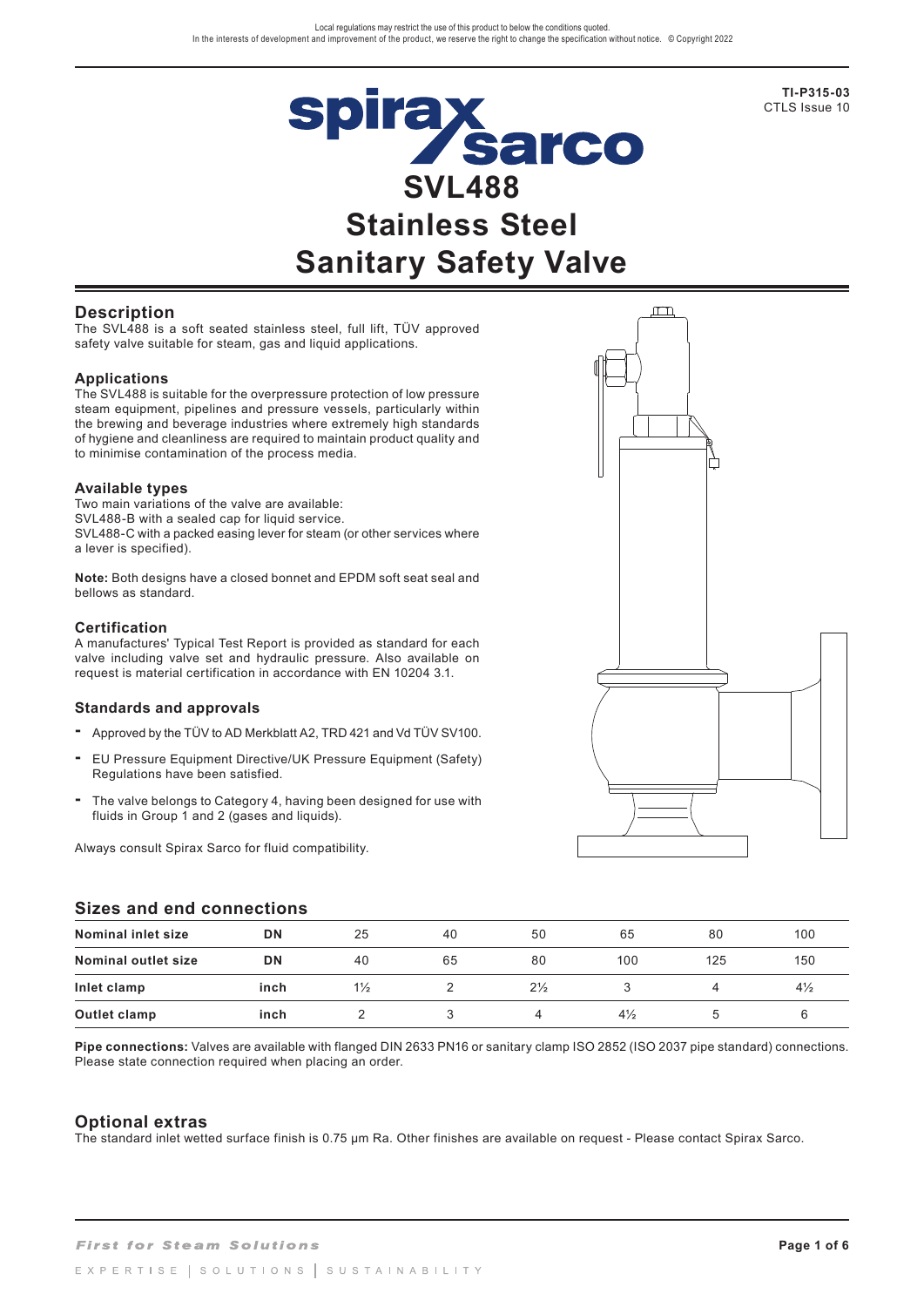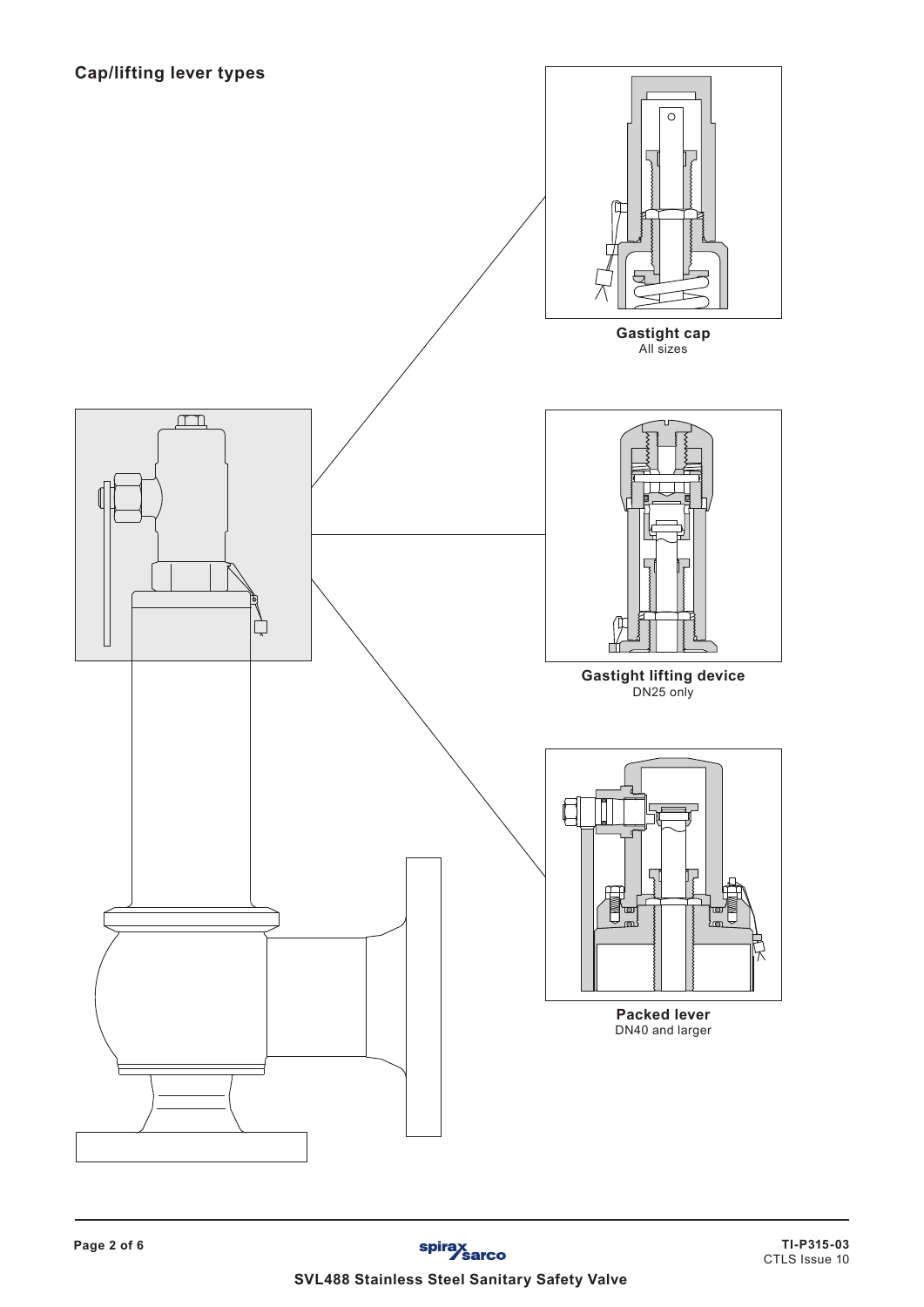**Materials**



**No. Part Material**

1 Body Stainless steel 1.4404 316L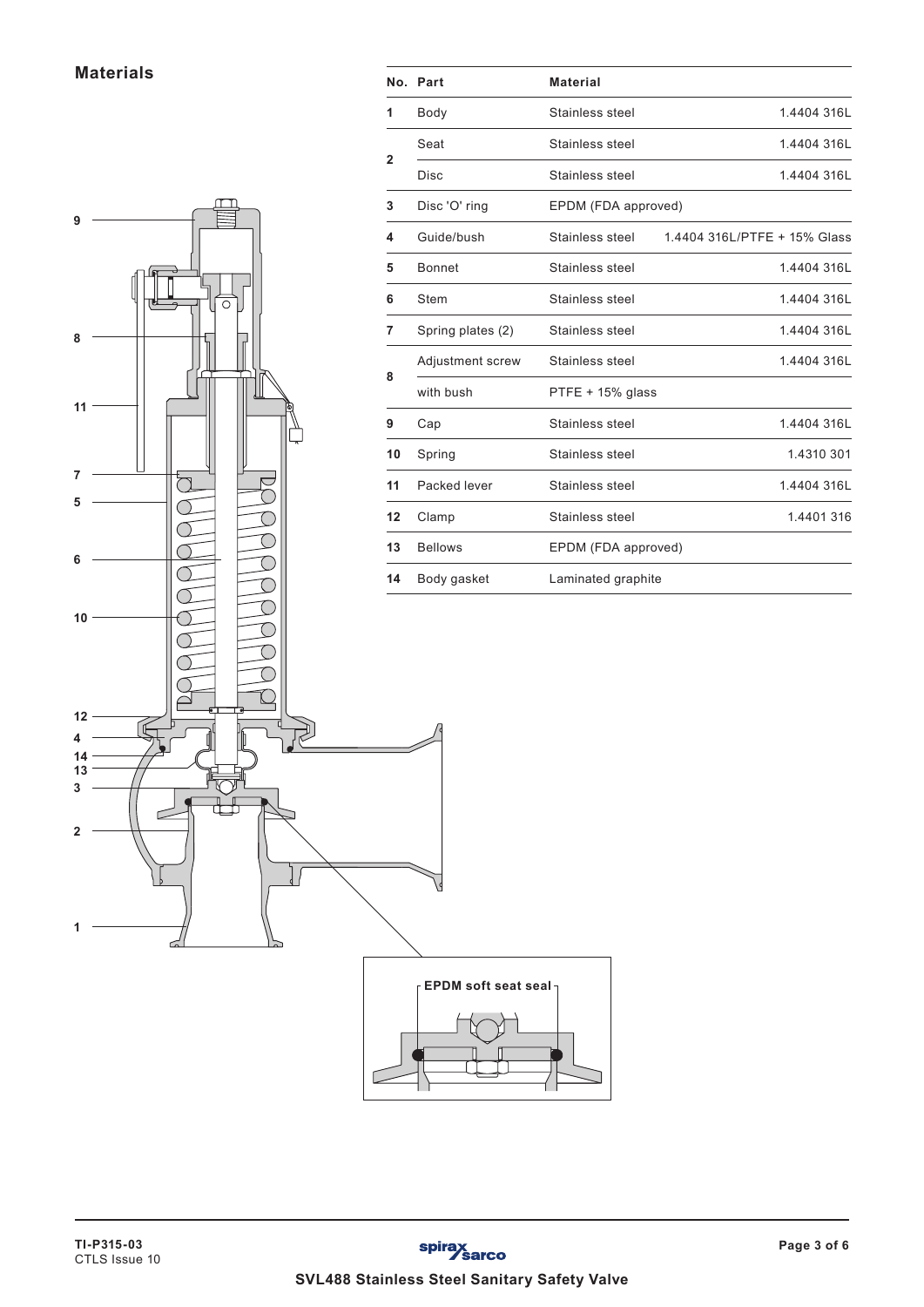## **Pressure/temperature limits**



The product **must not** be used in this region.

| Body design conditions         |                                                               |            |         |             | <b>PN16</b>         |
|--------------------------------|---------------------------------------------------------------|------------|---------|-------------|---------------------|
|                                |                                                               |            | Maximum |             | 16 bar g            |
|                                | DN25 and DN40                                                 |            | Minimum | $0.1$ bar g |                     |
|                                | <b>DN50</b>                                                   | Maximum    |         | 15 bar g    |                     |
| Set pressure range             |                                                               |            |         | Minimum     | $0.2$ bar g         |
|                                | DN65 and DN80                                                 | Maximum    |         | 10.34 bar g |                     |
|                                |                                                               |            | Minimum | $0.1$ bar g |                     |
|                                | <b>DN100</b>                                                  | Maximum    |         | 8.2 bar g   |                     |
|                                |                                                               |            | Minimum | $0.1$ bar g |                     |
| Temperature                    | With EPDM soft seat                                           | Maximum    |         | 150 °C      |                     |
|                                | All versions                                                  |            | Minimum | $-45 °C$    |                     |
|                                |                                                               | Steam, gas | Maximum |             | 10%                 |
|                                | Overpressure                                                  | Liquid     | Maximum |             | 10%                 |
| Performance data               | <b>Blowdown limits</b>                                        | Steam, gas | Maximum |             | 10%                 |
|                                |                                                               | Liquids    | Maximum |             | 20%                 |
|                                |                                                               | Steam, gas |         |             | 0.70                |
|                                | Derated coefficient of discharge values $\alpha$ d            | Liquid     |         |             | 0.45                |
| Maximum permitted backpressure |                                                               |            |         |             | 10% of set pressure |
|                                | Designed for a maximum inlet cold hydraulic test pressure of: |            |         |             | 24 bar g            |

### **Table 1 - SVL488 flow capacity for dry saturated steam in kilogrammes per hour (kg/h) (calculated at 10% overpressure. In accordance with EN ISO 4126)**

| Valve size DN in/out | DN25/40 | <b>DN40/65</b> | <b>DN50/80</b> | DN65/100 | DN80/125 | DN100/150 |
|----------------------|---------|----------------|----------------|----------|----------|-----------|
| Flow diameter (mm)   | 23      | 37             | 46             | 60       | 74       | 92        |
| Flow area $(mm^2)$   | 416     | 1075           | 1662           | 2827     | 4301     | 6648      |

| Set pressure (bar g) |     | Dry saturated steam, kg/h  |      |      |      |       |  |  |
|----------------------|-----|----------------------------|------|------|------|-------|--|--|
| 0.2                  | 151 | 604<br>390<br>1027<br>1562 |      |      |      |       |  |  |
| 0.5                  | 214 | 554                        | 857  | 1457 | 2217 | 3427  |  |  |
| 1.0                  | 319 | 825                        | 1275 | 2169 | 3300 | 5100  |  |  |
| 2.0                  | 504 | 1303                       | 2015 | 3427 | 5213 | 8058  |  |  |
| 3.0                  | 678 | 1751                       | 2707 | 4605 | 7006 | 10829 |  |  |
| 4.0                  | 843 | 2177                       | 3366 | 5726 | 8711 | 13465 |  |  |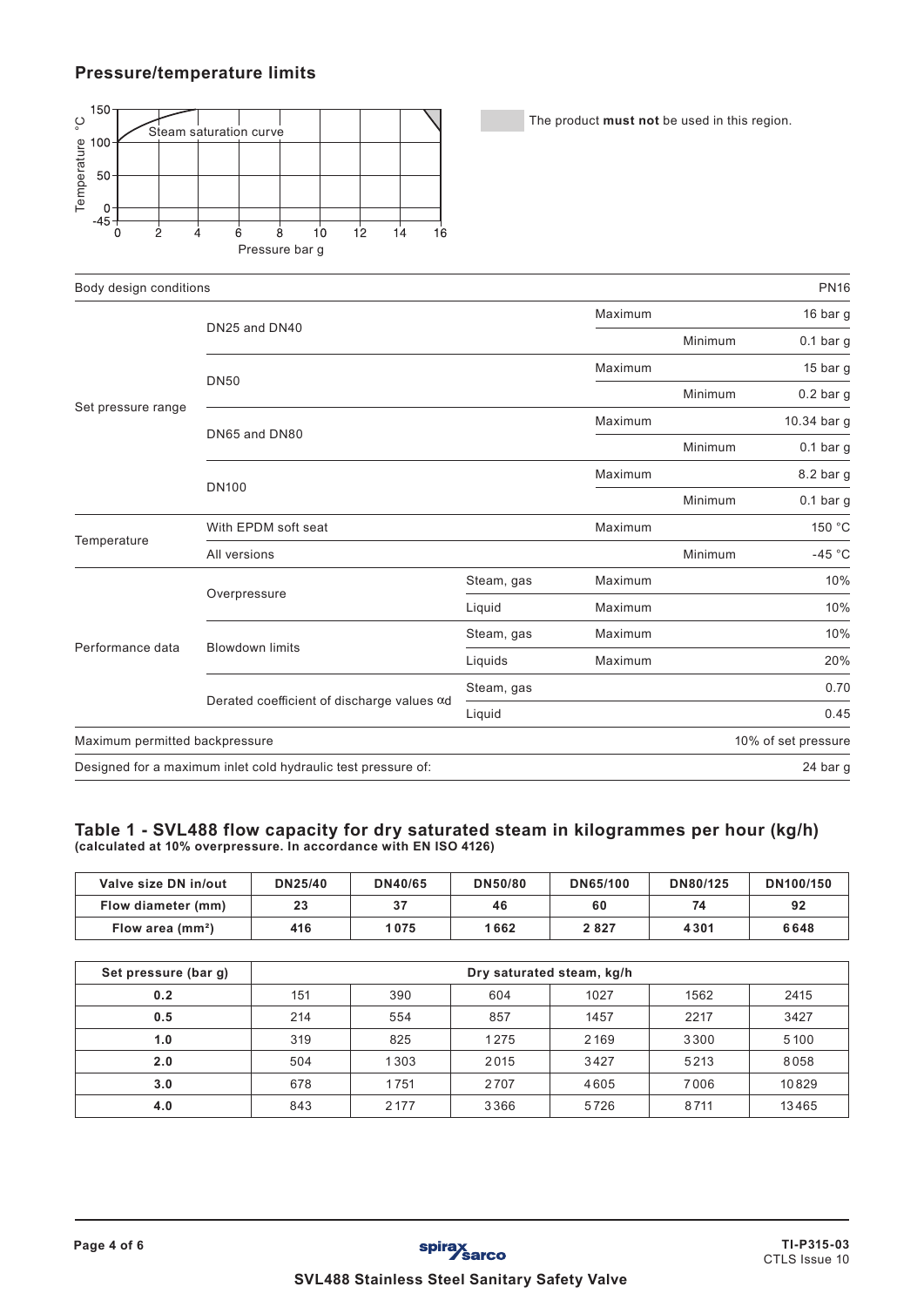### **Table 2 SVL488 flow capacity for air or normal cubic meters per hour (Nm3/h) at 0 °C and 1013 mbar (calculated in accordance with AD-MERKBLATT A2 and TRD 421)**

| Valve size DN in/out | 25/40 | 40/65 | 50/80 | 65/100                                       | 80/125 | 100/150 |  |
|----------------------|-------|-------|-------|----------------------------------------------|--------|---------|--|
| Flow area $(mm2)$    | 416   | 1075  | 1662  | 2827                                         | 4301   | 6648    |  |
|                      |       |       |       |                                              |        |         |  |
| Set pressure (bar g) |       |       |       | Flow capacity for air Nm <sup>3</sup> /h     |        |         |  |
| 1.0                  | 386   | 999   | 1545  | 2628                                         | 3998   | 6179    |  |
| 2.0                  | 625   | 1617  | 2499  | 4251                                         | 6467   | 9995    |  |
| 3.0                  | 852   | 2204  | 3406  | 5795                                         | 8816   | 13626   |  |
| 4.0                  | 1069  | 2768  | 4278  | 7278                                         | 11071  | 17 11 1 |  |
| 5.0                  | 1287  | 3331  | 5149  | 8761                                         | 13326  | 20597   |  |
| 6.0                  | 1505  | 3895  | 6021  | 10243                                        | 15581  | 24083   |  |
| 7.0                  | 1723  | 4459  | 6892  | 11726                                        | 17836  | 27568   |  |
| 8.0                  | 1941  | 5023  | 7763  | 13208                                        | 20091  | 31054   |  |
| 8.2                  | 1985  | 5136  | 7937  | 13505                                        | 20542  | 31752   |  |
| 9.0                  | 2159  | 5587  | 8635  | 14691                                        | 22346  |         |  |
| 10.0                 | 2377  | 6150  | 9506  | 16 173                                       | 24601  |         |  |
| 10.34                | 2451  | 6334  | 9793  | 16658                                        | 25343  |         |  |
| 12.0                 | 2812  | 7278  | 11249 |                                              |        |         |  |
| 14.0                 | 3248  | 8405  | 12992 |                                              |        |         |  |
| 15.0                 | 3466  | 8957  | 14735 | The product must not be used in this region. |        |         |  |
| 16.0                 | 3684  | 9533  |       |                                              |        |         |  |

#### **Table 3 - SVL488 flow capacity for water in kilogrammes per hour (kg/h) at 20 °C (calcualted in accordance with AD-MERKBLATT A2 and TRD 421 at 10% overpressure) Derated coefficient of discharge (Kdr) = 0.52**

| Valve size DN in/out | 25/40 | 40/65 | 50/80 | 65/100 | 80/125 | 100/150 |
|----------------------|-------|-------|-------|--------|--------|---------|
| Flow area $(mm2)$    | 416   | 075   | 1 662 | 2827   | 4301   | 6648    |

| Set pressure (bar g) |        | Flow capacity for water kg/h |        |                                              |        |        |  |  |
|----------------------|--------|------------------------------|--------|----------------------------------------------|--------|--------|--|--|
| 1.0                  | 9970   | 25800                        | 39900  | 67900                                        | 103000 | 160000 |  |  |
| 2.0                  | 14 100 | 36500                        | 56400  | 96000                                        | 126000 | 226000 |  |  |
| 3.0                  | 17300  | 44700                        | 69100  | 118000                                       | 179000 | 276000 |  |  |
| 4.0                  | 19900  | 51600                        | 79800  | 136000                                       | 206000 | 319000 |  |  |
| 5.0                  | 22300  | 57700                        | 89200  | 152000                                       | 231000 | 357000 |  |  |
| 6.0                  | 24400  | 63200                        | 97700  | 166000                                       | 253000 | 391000 |  |  |
| 7.0                  | 26400  | 68300                        | 106000 | 180000                                       | 273000 | 422000 |  |  |
| 8.0                  | 28200  | 73000                        | 113000 | 192000                                       | 292000 | 451000 |  |  |
| 8.2                  | 28500  | 73900                        | 114000 | 194000                                       | 292000 | 458000 |  |  |
| 9.0                  | 29900  | 77400                        | 120000 | 204 000                                      | 310000 |        |  |  |
| 10.0                 | 31500  | 81600                        | 126000 | 215000                                       | 326000 |        |  |  |
| 10.34                | 32000  | 82700                        | 128000 | 218000                                       | 334000 |        |  |  |
| 12.0                 | 34600  | 89400                        | 138000 | The product must not be used in this region. |        |        |  |  |
| 14.0                 | 37300  | 96600                        | 149000 |                                              |        |        |  |  |
| 15.0                 | 38600  | 99700                        | 154000 |                                              |        |        |  |  |
| 16.0                 | 39900  | 103000                       |        |                                              |        |        |  |  |